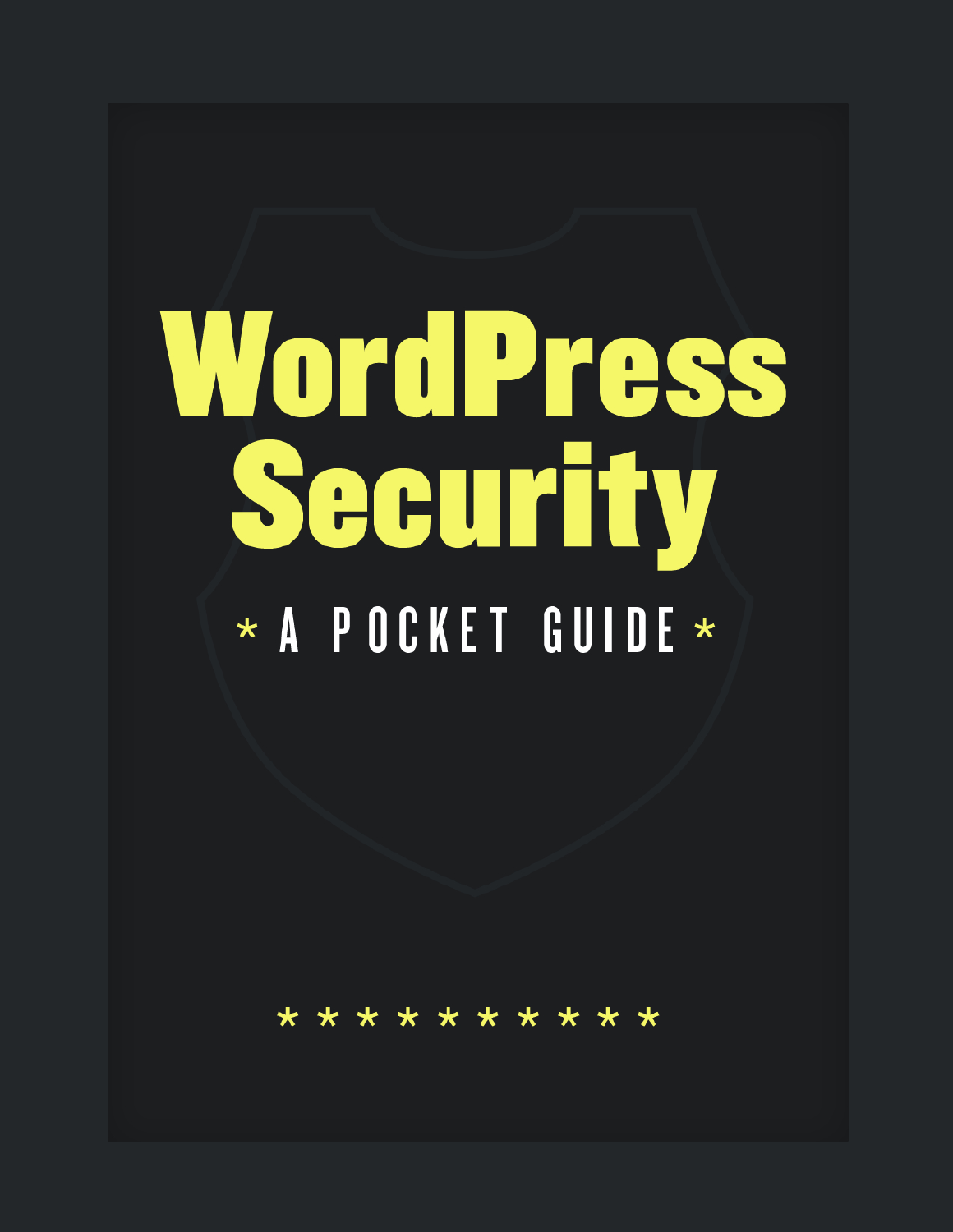### WordPress Security

A POCKET GUIDE



Brought to you by iThemes Your one-stop shop for WordPress themes, plugins & training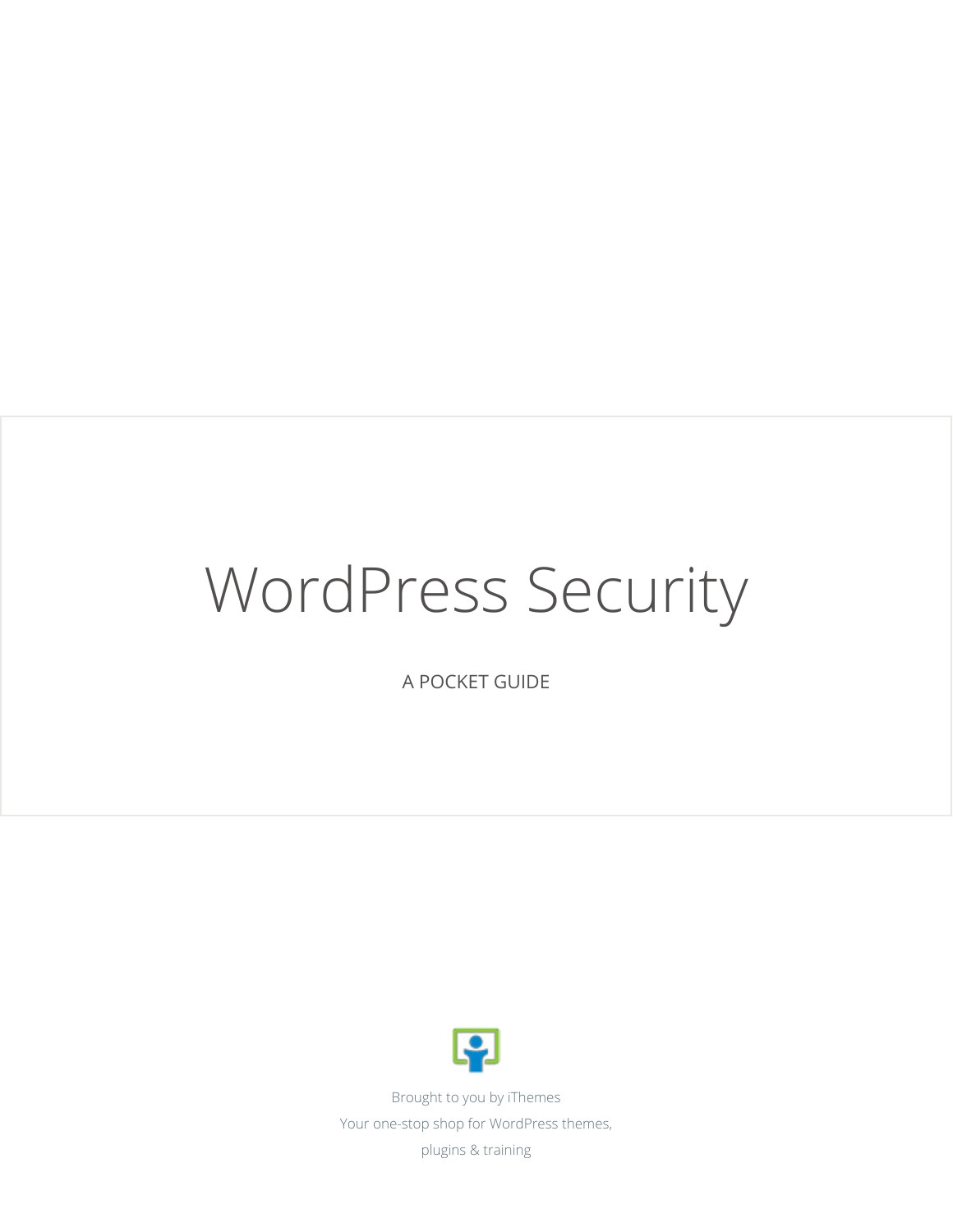#### PUBLISHED BY

iThemes Media 1720 South Kelly Avenue Edmond, OK 73013

Copyright © 2013 iThemes Media LLC. All rights reserved. May be shared with copyright and credit left intact.

#### iThemes.com

*WordPress is a registered trademark of Automattic Inc. This ebook and its author are not affiliated with or sponsored by Automattic or the WordPress open source project.*

Sign Up for WordPress Security Updates

Get WordPress security updates sent straight to your inbox by signing up for our [WordPress Security](http://ithemes.com/wordpress-security-updates/)  [Newsletter.](http://ithemes.com/wordpress-security-updates/)

#### Subscribe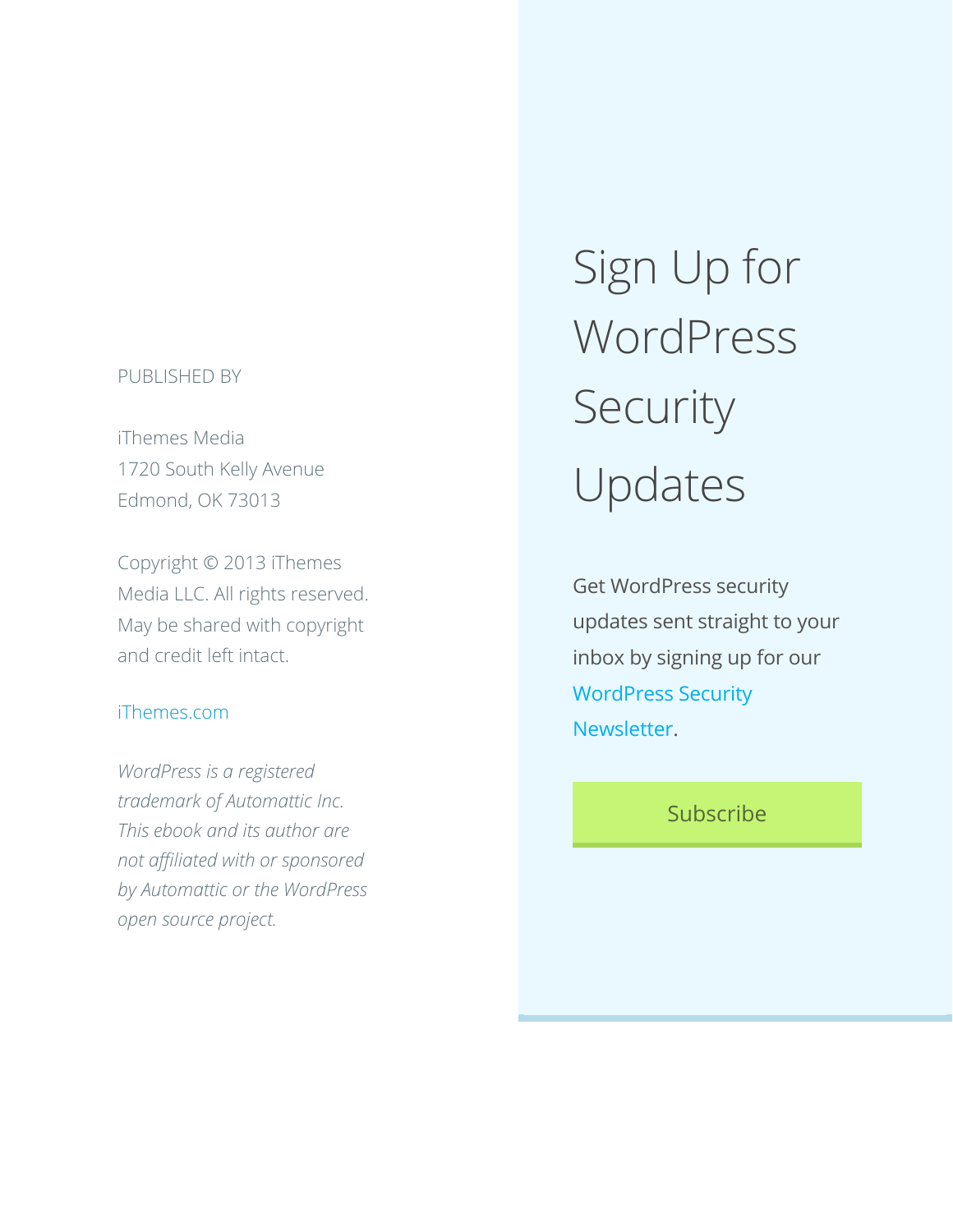

### About iThemes

iThemes was founded in 2008 by Cory Miller, a former newspaper journalist and public relations/ communication practitioner, turned freelance moonlighting web designer, turned full-time entrepreneur. Miller founded iThemes in his home, fulfilling a lifelong dream of running his own company. Since then, iThemes has grown into a full enterprise providing professional, premium themes, plugins and professional WordPress web design and developer training at WebDesign.com.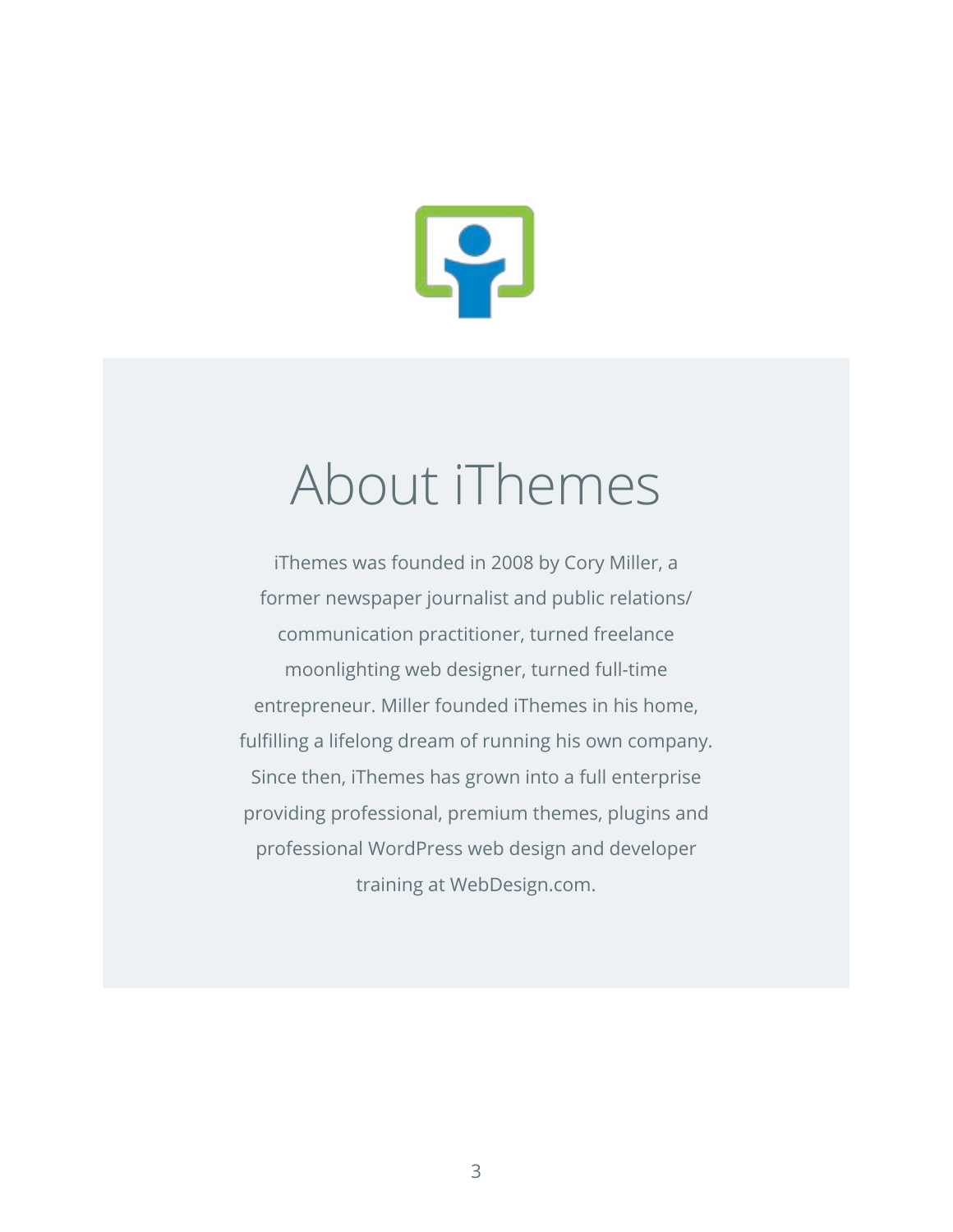### Contents

First Things First

[6](#page-6-0)

3 Kinds of Security Your Site Needs

[8](#page-8-0)

4 Best Security Practices

[10](#page-10-0)

More Security Help [13](#page-13-0)

4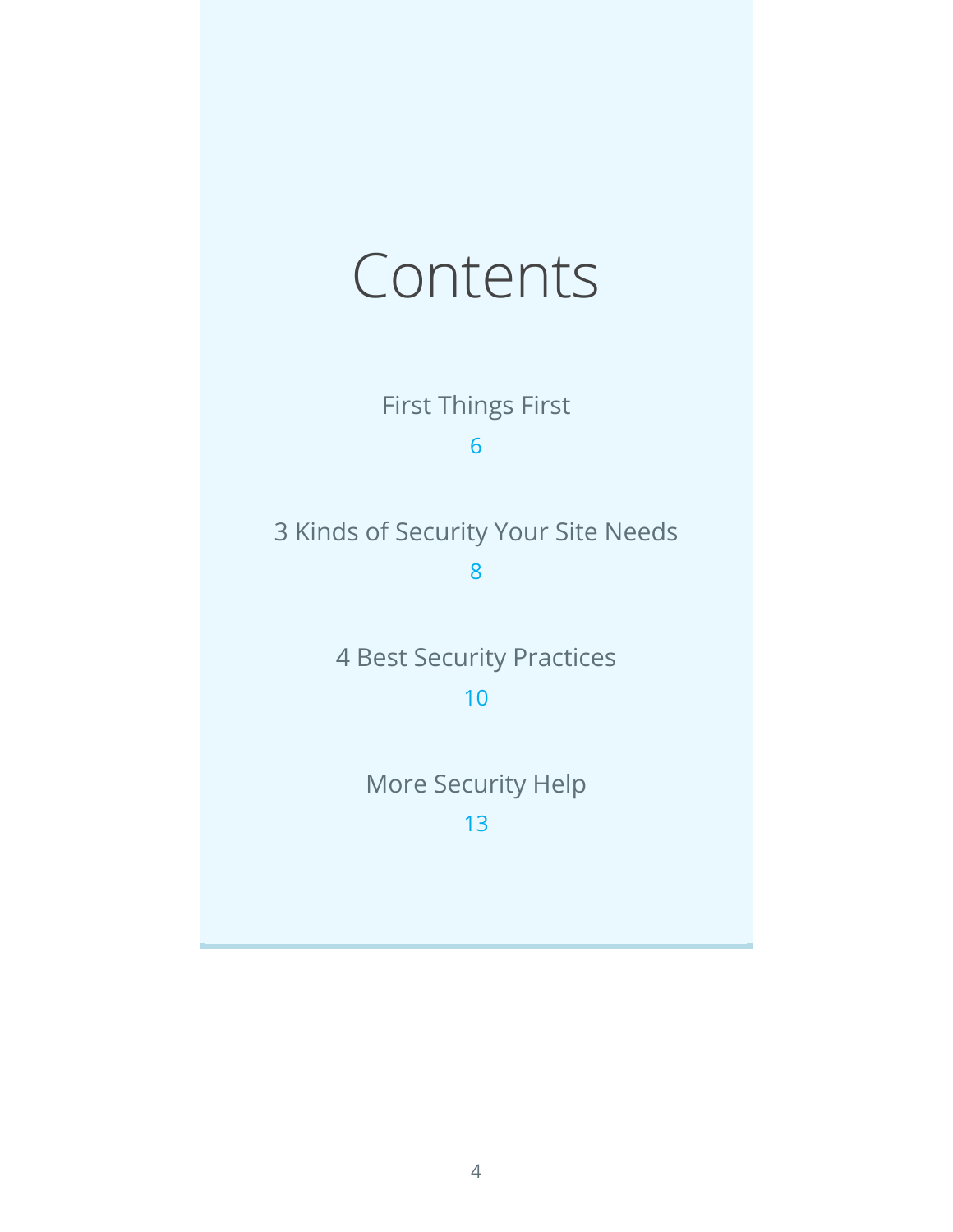Security is a big tech topic these days. Sites have been hacked and people are worried. But there's plenty you can do to secure your site.

We're going to talk briefly about security and WordPress, covering some big picture concepts to help you keep your site safe, including:

- Preliminary Ideas
- 3 Kinds of Security Your Site Needs
- 4 Best Security Practices
- More Security Help

The easiest thing you can do to keep your site secure is install a plugin such as [iThemes Security](http://wordpress.org/plugins/better-wp-security) (formerly Better WP Security). Security plugins such as iThemes Security can take care of a lot of the practical matters. But here we're just going to cover some of the conceptual ideas about security.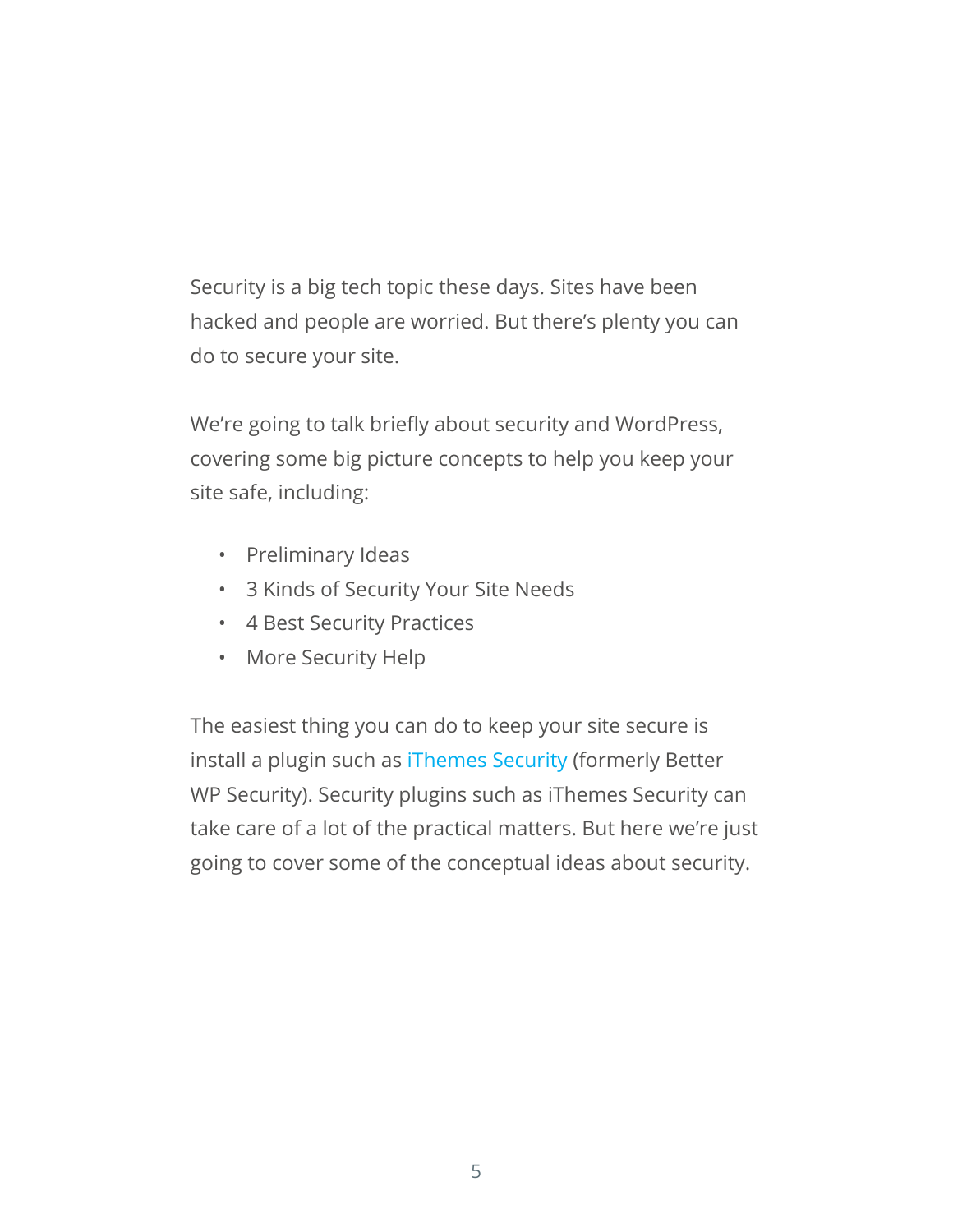## <span id="page-6-0"></span>First Things First

Let's talk about some preliminary ideas first:

#### 1. There's Always a Risk

Your website can never be 100% secure. Hackers are always trying new things and discovering new vulnerabilities to exploit. The online world changes quickly and the same is true of security. Good security is about minimizing risk. If anybody tries to sell you a 100% secure solution, they're scamming you. You'll never be completely safe, but there's a lot you can do to minimize your risk.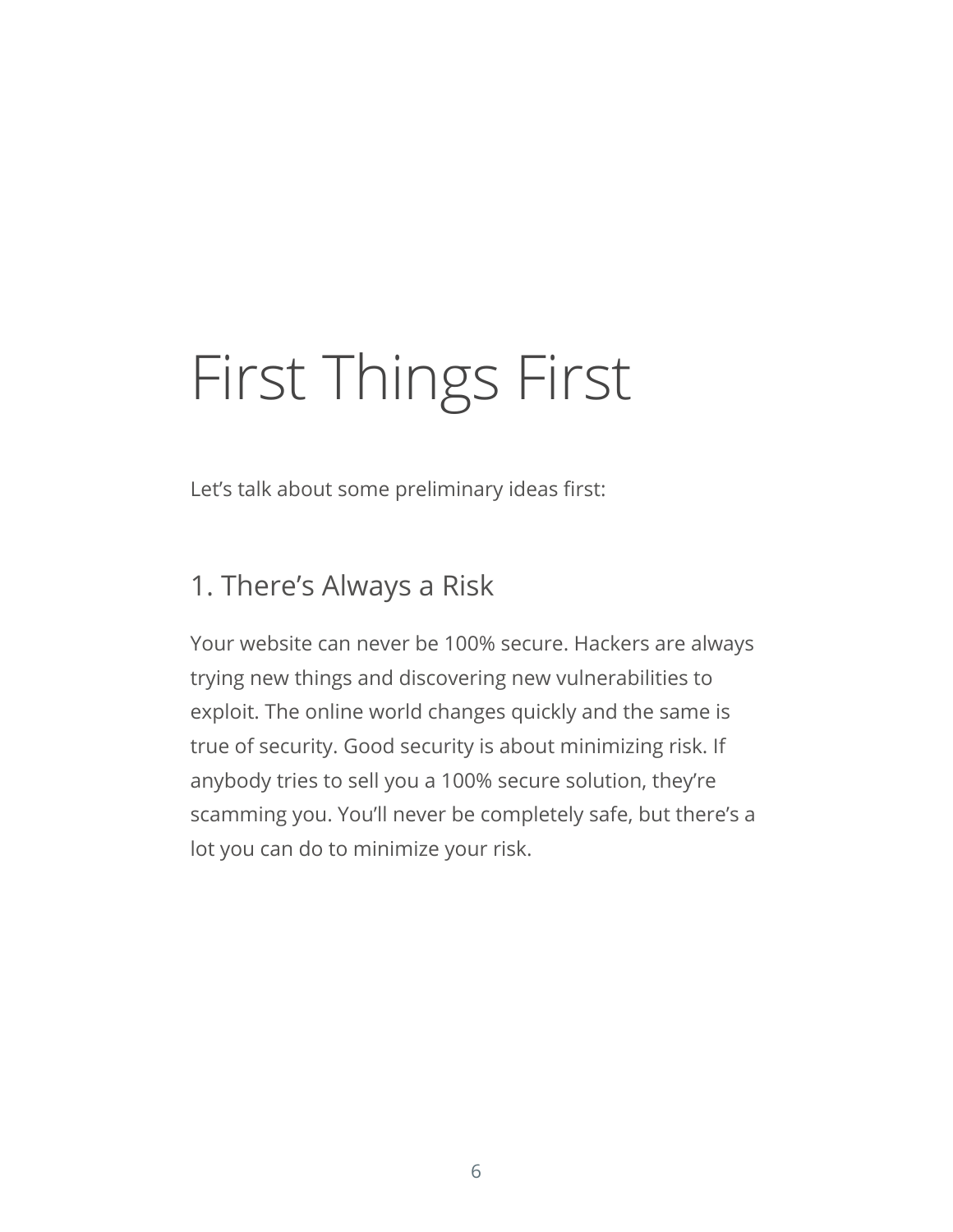#### 2. Don't Blame WordPress

The haters like to say that WordPress isn't secure. That's not necessarily true—it depends on how you set up and use WordPress. If you're not keeping it updated or following bad practices, then no, it's not secure. The reality is that 17% of the world's websites are using WordPress, which makes it a huge target. So you need to be smart. You need to keep things updated and follow the best practices to lock your site down.

Many security issues have little to do with WordPress and more to do with server vulnerabilities, cross-contamination and poor passwords. Bad decisions can undermine your site, and that's true whether you're using WordPress or any other solution. So don't blame your security woes on WordPress.

#### 3. Security vs. Usability

There's a fine balance between security and usability. Sometimes locking down your site makes it secure, but it's hard to use. Sometimes making your site easier to use makes it less secure. You'll have to find the balance.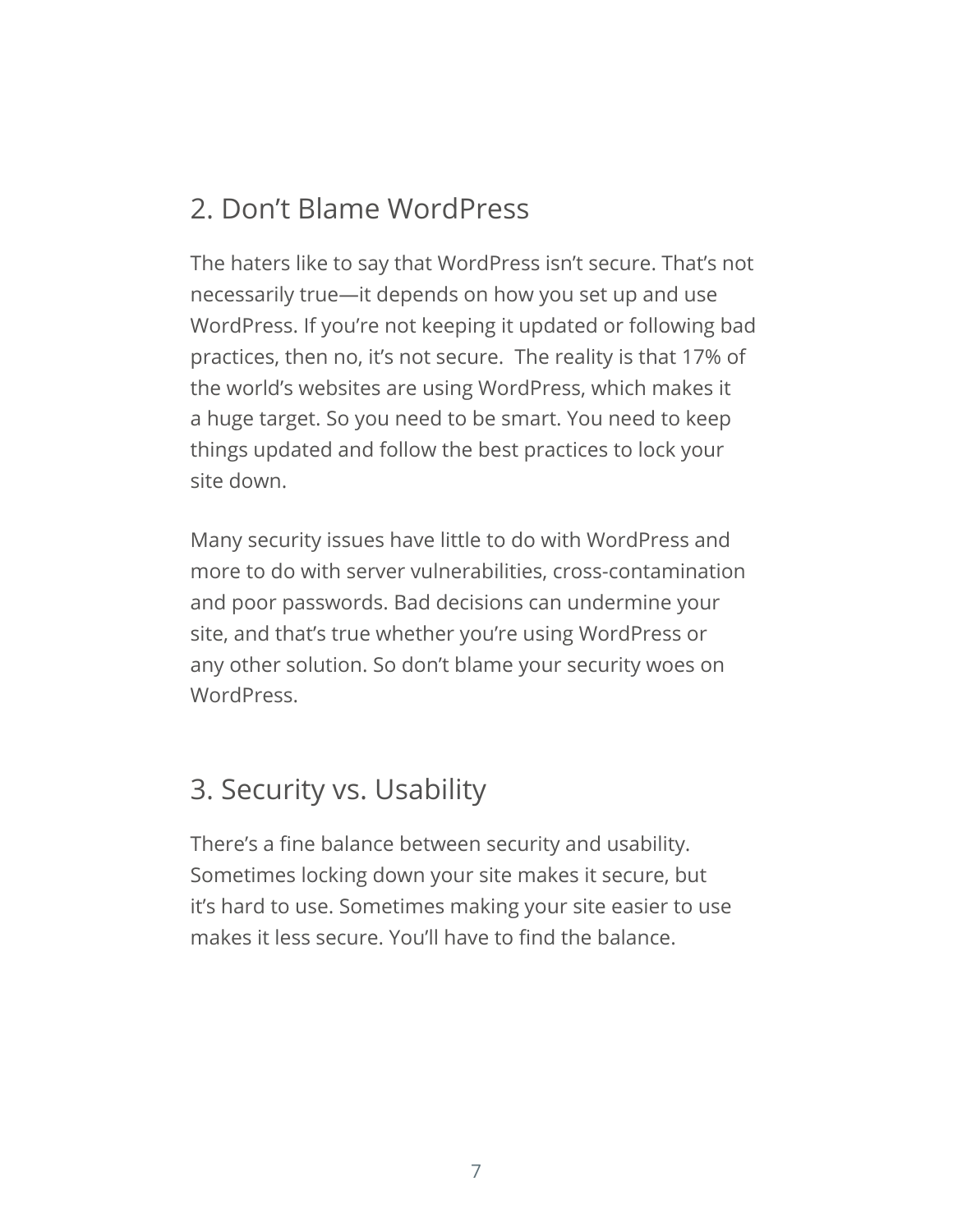# <span id="page-8-0"></span>3 Kinds of Security Your Site Needs

There are three phases to security: protection, detection and restoration. If you truly want to protect your site, you need to do all three.

#### 1. Protection

First and foremost you need to lock down your site and keep it safe. You've got to raise the drawbridge, lower the gate, ignite the flammable moat and do whatever else you can to stop attacks before they start. This is the obvious first step and kind of hard to ignore: protect your site.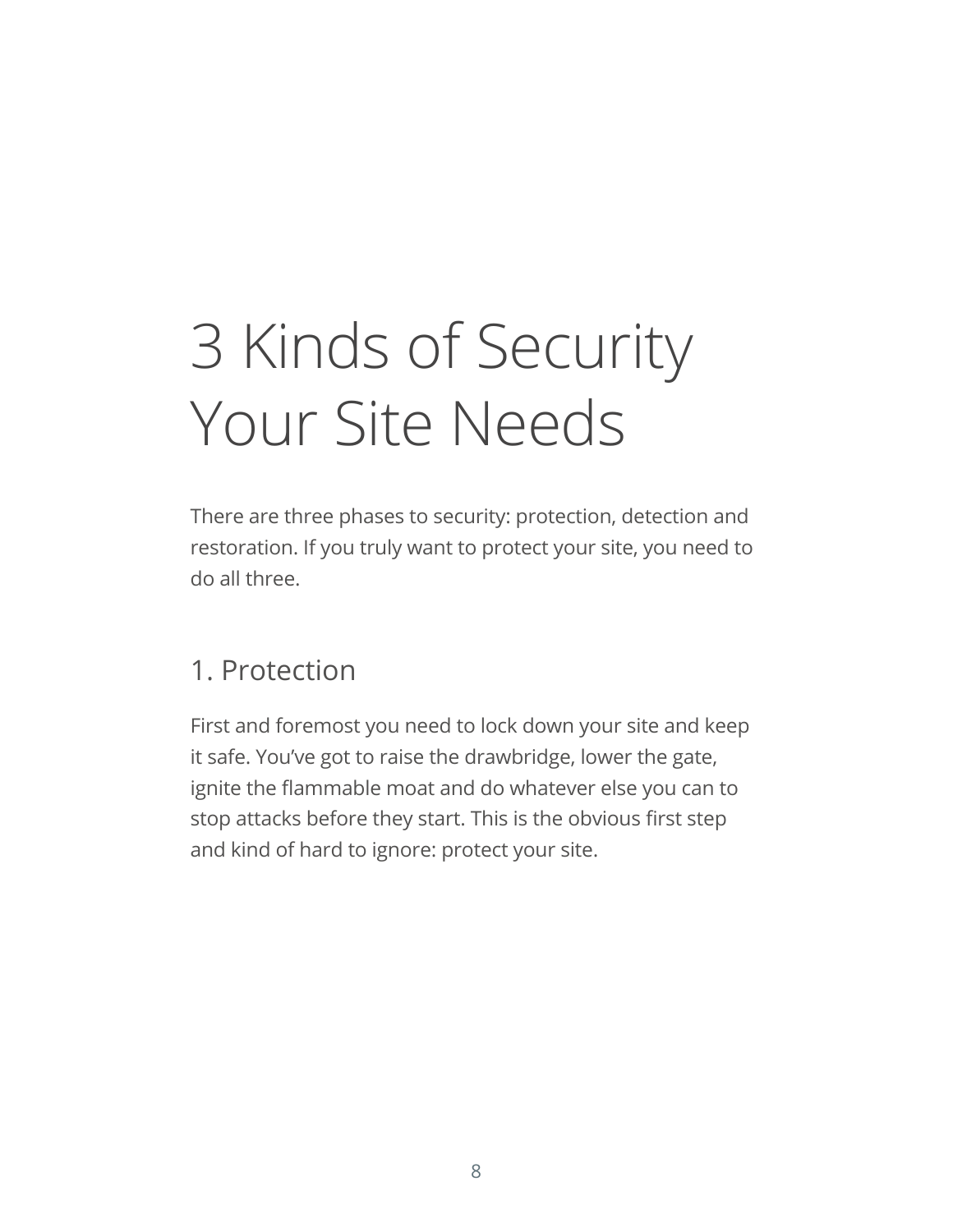#### 2. Detection

No matter how good your protection is the bad guys might find a way to hurt your site. And you need to know when an attack is happening.

The attack won't always be a full frontal assault that makes it painfully obvious your site has been hacked. Sometimes they're sneaky and bots will put a bunch of hidden code into your site. It's no good to have all kinds of protection but then not know when some malicious virus found a weak spot and broke through. Malicious bots and hackers may have already infiltrated your site. You'll never know without detection.

#### 3. Recovery

Finally, you need a plan to get your site up and running again after it's been knocked down. These things happen. The best protection and detection strategies can still be foiled and you need to be prepared. Why worry about the worst-case scenario when a little preparation will have you covered? Plus, a good backup is important for other reasons besides security. We recommend backing up your site with [BackupBuddy](http://ithemes.com/backupbuddy) (which also handles restoring your site if something happens) so you're prepared for anything.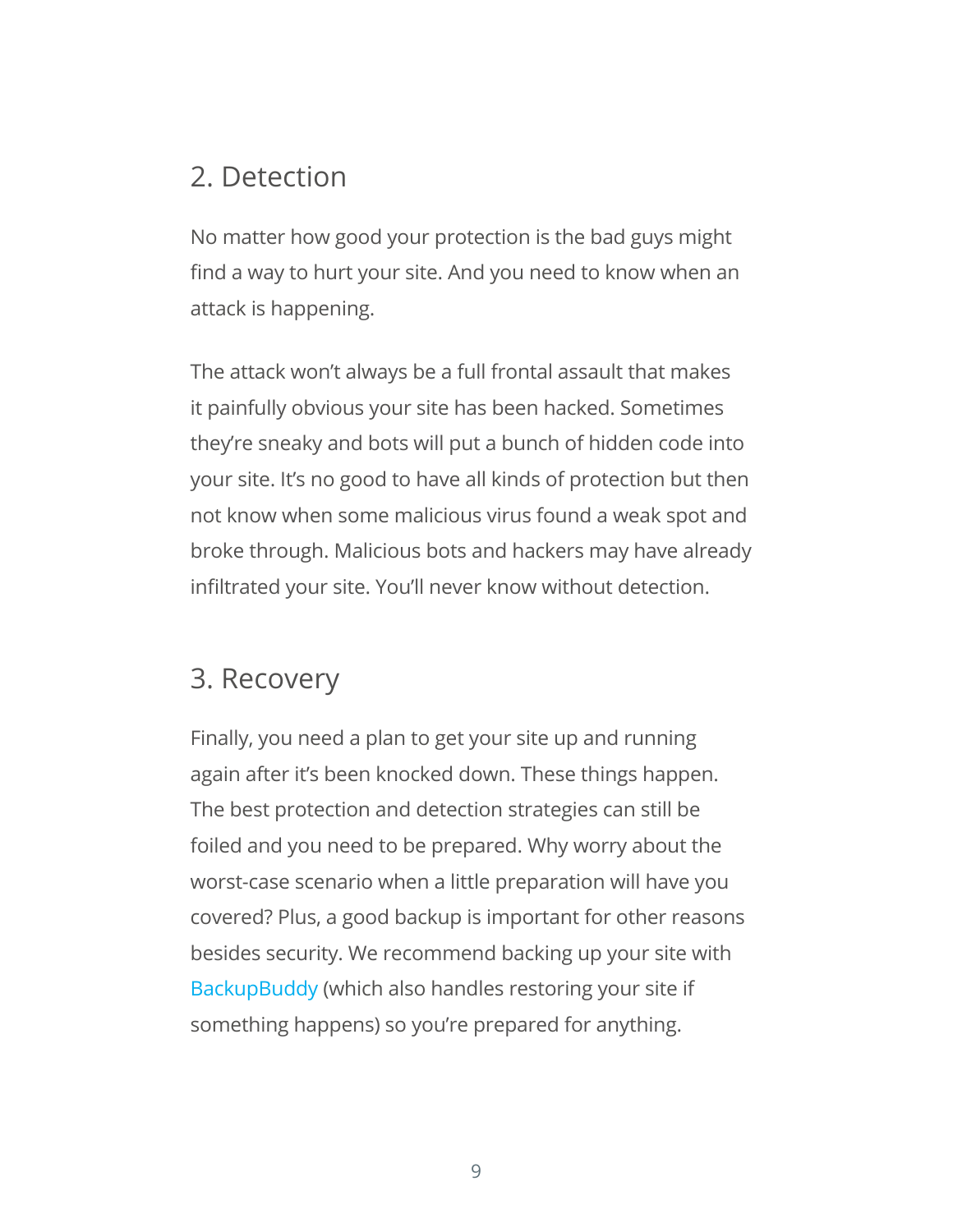### <span id="page-10-0"></span>4 Best Security Practices

#### 1. Keep It Current

One of the biggest security vulnerabilities in WordPress is old software. WordPress is updated fairly often and whenever there's a new security issue they roll out an update immediately. But that doesn't do you any good if you're not keeping your installation up to date. You also need to keep your themes and plugins up to date—they can have security issues as well.

Sometimes people put off updates for fear of breaking their site, but you'd rather break your site with an update than risk a break-in.

Also, just because a plugin is deactivated doesn't mean it's not a threat. You need to delete the plugin entirely.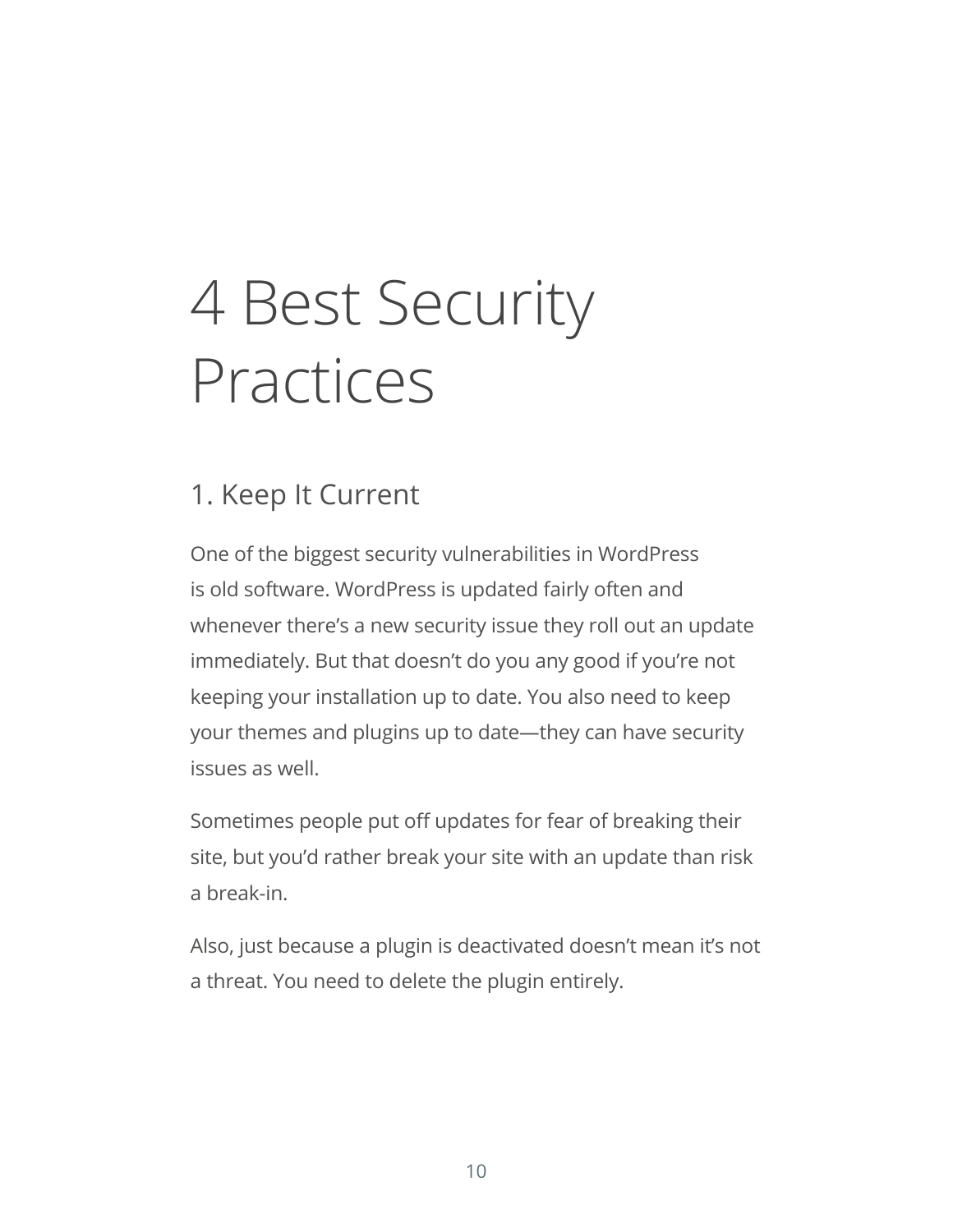#### 2. Strong Passwords

Your security is only as good as your password. If you've got a simple password, you've got a simple site to hack. You need to use strong passwords. Your password should have numbers, capitals, special characters (@, #, \*, etc.) and be long and unique. Your WordPress password can even include spaces and be a passphrase.

Don't use the same password in multiple places. Yes, remembering different passwords for different sites is tough, but a hacked site is worse.

#### 3. Manage Users

Your own strong password is useless if another admin has a weak one. You need to manage your users. Not everybody needs admin access. The more people with admin access, the more chances to hack your site. Make sure you're only giving admin access to the people who truly need it. And make sure those few admins are following good security practices.

Remember to update or remove users when you have staff transitions.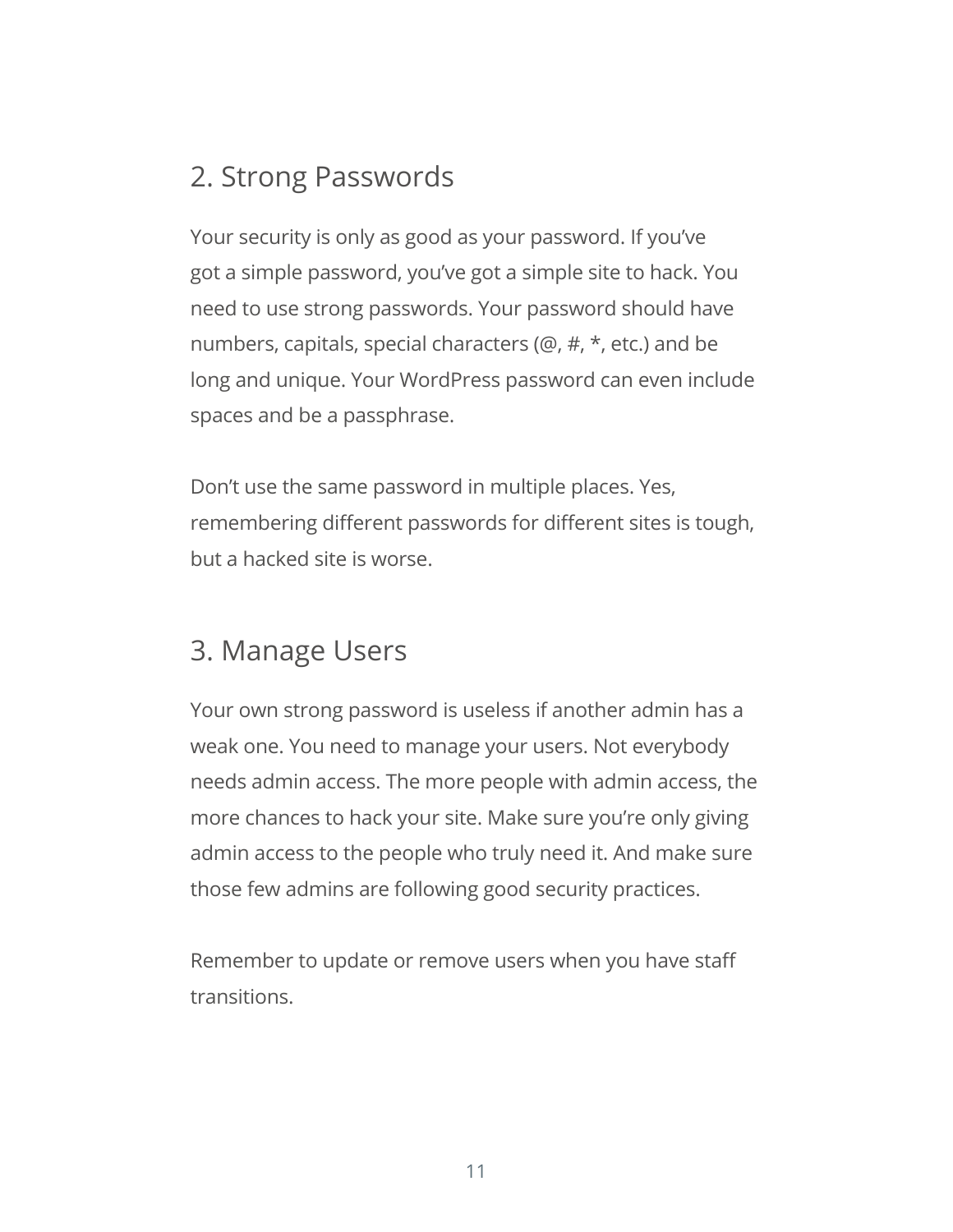#### 4. Back It Up

If anything ever goes wrong with your site, you want to be able to get it back up quickly. That means you need a backup plan. In order for backup to work, it needs to be complete and automatic. Backing up your database isn't enough. That will save your content, but you'll still have to rebuild your entire site, including theme tweaks and plugin settings. And if your backup isn't automatic, you'll forget about it.

Get a powerful backup tool, such as [BackupBuddy,](http://ithemes.com/backupbuddy) to keep your site safely backed up and ready to be restored.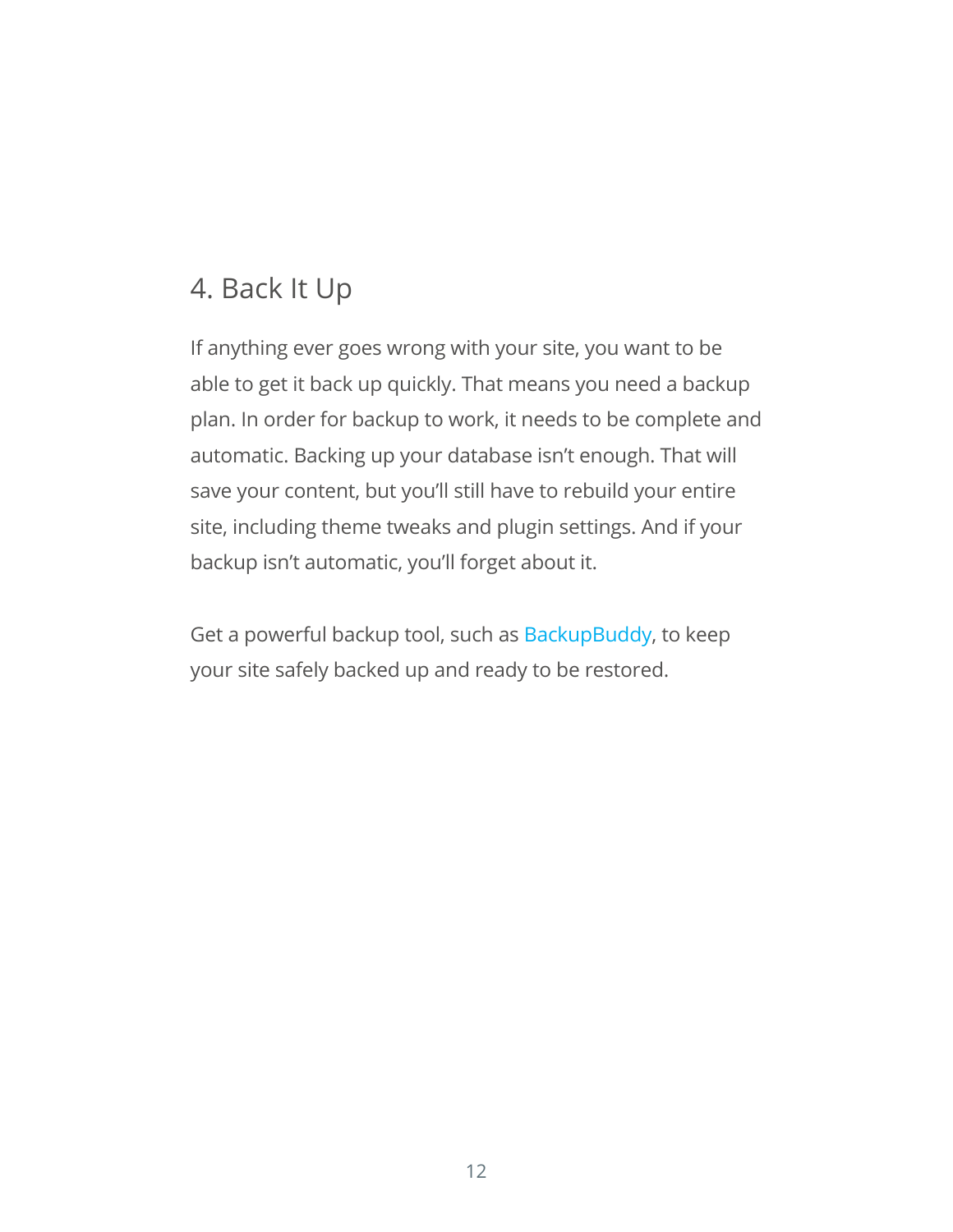### <span id="page-13-0"></span>More Security Help

This should give you a good overview of WordPress security, but it's just a start. Security is a big deal and you need to take the right precautions—that's why we rolled out our own WordPress security plugin, [iThemes Security](http://wordpress.org/plugins/better-wp-security).

Check out these video tutorials for even more information on getting started with iThemes Security:

- • [Getting Started with iThemes Security](https://ithemes.com/tutorials/getting-started-ithemes-security/)
- [iThemes Security Hide Login Setting Overview](https://ithemes.com/tutorials/ithemes-security-hide-login-setting-overview/)
- • [Getting Started with iThemes Security Part 1](https://ithemes.com/tutorials/getting-started-ithemes-security-part-1/)
- • [Getting Started with iThemes Security Part 2: Global Settings](https://ithemes.com/tutorials/getting-started-ithemes-security-part-2-global-settings/)
- • [Getting Started with iThemes Security Part 3: 404 Detection](https://ithemes.com/tutorials/getting-started-ithemes-security-part-3-404-detection/)
- • [Getting Started with iThemes Security Part 4: Away Mode](https://ithemes.com/tutorials/getting-started-ithemes-security-part-4-away-mode/)
- **[Getting Started with iThemes Security Part 5: Banned Users](https://ithemes.com/tutorials/getting-started-ithemes-security-part-5-banned-users/)**
- **Getting Started with iThemes Security Part 6: Brute Force [Protection](https://ithemes.com/tutorials/getting-started-ithemes-security-part-6-brute-force-protection/)**